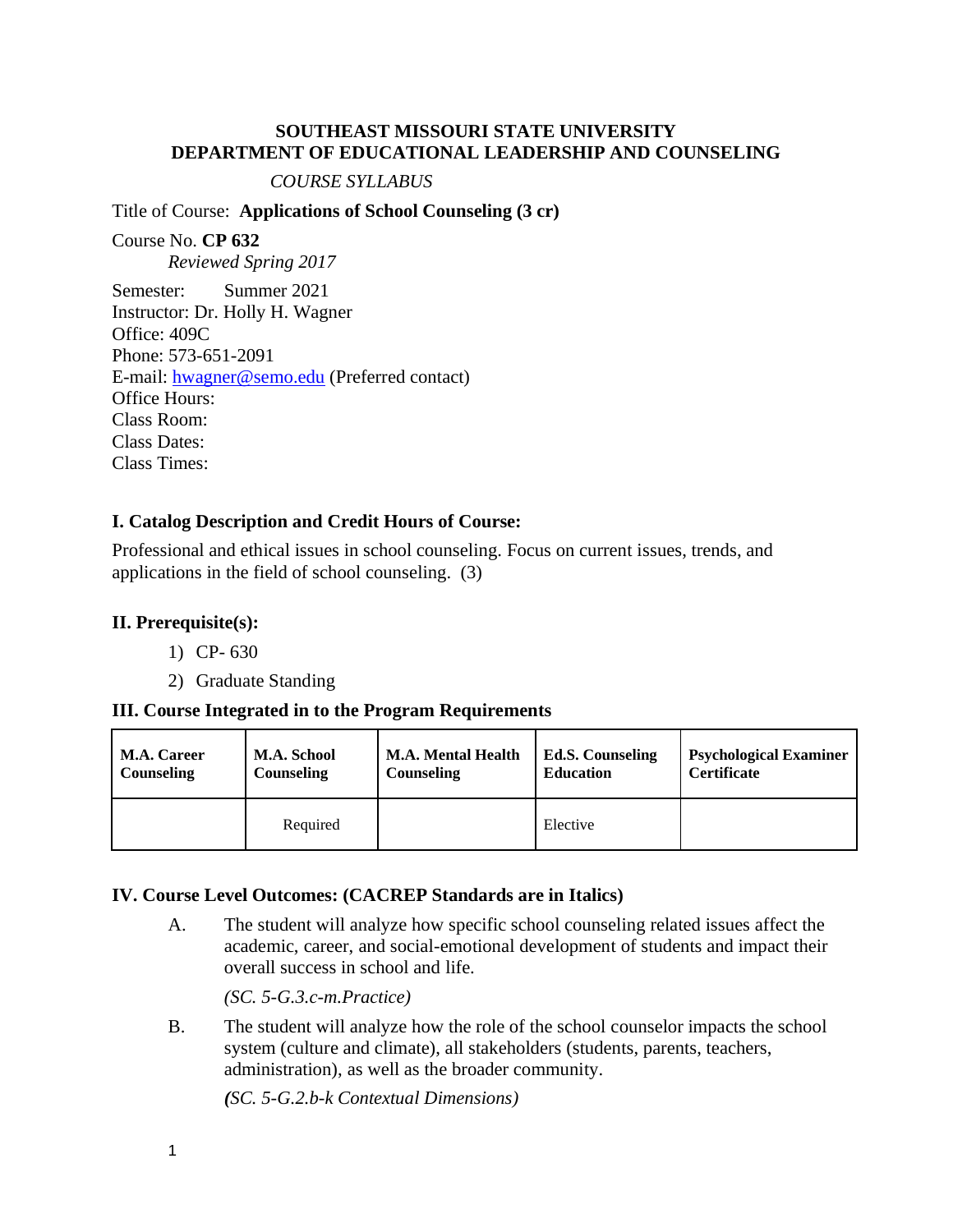C. The student will comprehend and apply legal and ethical considerations related to the practice of school counseling.

*(SC. 5-G.2.m,n Contextual Dimensions)*

|  |  | V. Course as Relates to External Requirements |  |  |
|--|--|-----------------------------------------------|--|--|
|  |  |                                               |  |  |

| <b>Council for</b><br><b>Accreditation for</b><br>Counseling &<br><b>Related Educational</b><br><b>Programs</b><br><b>Requirements</b><br>(2016) | Department of Elementary &<br><b>Secondary Education Requirements</b><br>(2012)                                                                                                                                                                                                                                                                                                                                                                                                                                                                                                                                                                                                                                                                                                                                                                                                                      | <b>Licensed</b><br><b>Professional</b><br><b>Counselor</b><br><b>Requirements</b> | <b>National</b><br><b>Board</b><br><b>Certified</b><br>Counselor<br><b>Requirements</b> |
|--------------------------------------------------------------------------------------------------------------------------------------------------|------------------------------------------------------------------------------------------------------------------------------------------------------------------------------------------------------------------------------------------------------------------------------------------------------------------------------------------------------------------------------------------------------------------------------------------------------------------------------------------------------------------------------------------------------------------------------------------------------------------------------------------------------------------------------------------------------------------------------------------------------------------------------------------------------------------------------------------------------------------------------------------------------|-----------------------------------------------------------------------------------|-----------------------------------------------------------------------------------------|
| Section 5-G School<br>Counseling,<br>2. Contextual<br><b>Dimensions</b><br>Section 5-G School<br>Counseling,<br>3. Practice                      | MO School Counseling Standard 2:<br>Program Implementation: The school<br>counselor collaborates with school and<br>community members to plan, design,<br>implement, evaluate and enhance the<br>school and district-wide<br>comprehensive guidance and<br>counseling program to advance the<br>academic, personal/social and career<br>development of all students.<br>MO School Counseling Standard 4:<br>Leadership and Advocacy: The school<br>counselor serves as a change agent,<br>demonstrating leadership, vision,<br>collaboration and advocacy for the on-<br>going development of self, students,<br>the comprehensive guidance and<br>counseling program and the school.<br>MO School Counseling Standard 5:<br>Ethical and Professional Conduct: The<br>school counselor knows, understands<br>and adheres to current ethical and<br>professional standards and legal<br>requirements. |                                                                                   |                                                                                         |

# **VI. Course as Relates to External Standards**

**Council for Accreditation for Counseling & Related Educational Program Standards (2016)**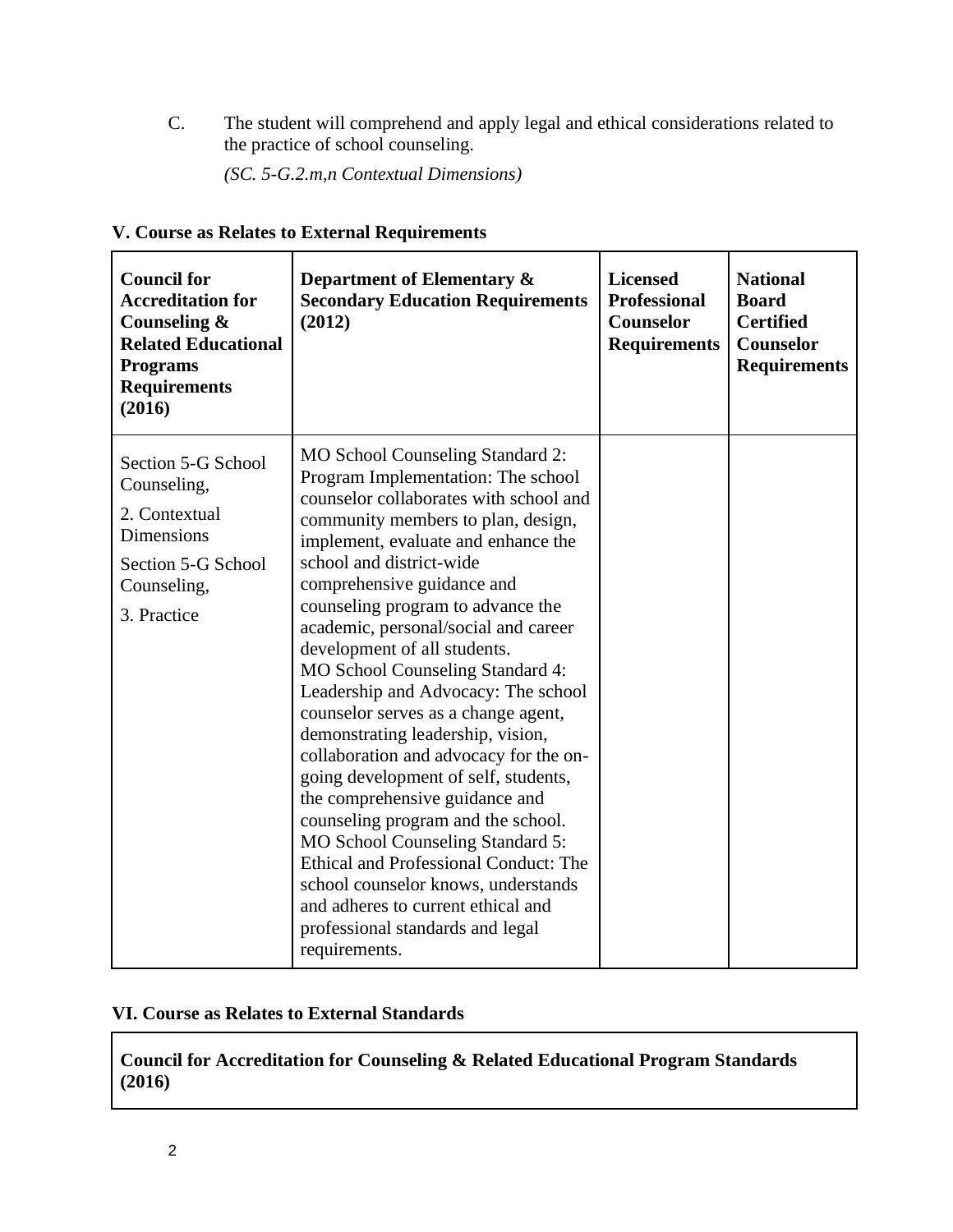SC. 5-G.2 Contextual Dimensions

b. school counselor roles in consultation with families, P-12 and postsecondary school personnel, and community agencies

c. school counselor roles in relation to college and career readiness

d. school counselor roles in school leadership and multidisciplinary teams

f. competencies to advocate for school counseling roles

g. characteristics, risk factors, and warning signs of students at risk for mental health and behavioral disorders

i. signs and symptoms of substance abuse in children and adolescents as well as the signs and symptoms of living in a home where substance use occurs

k. community resources and referral sources 32

m. legislation and government policy relevant to school counseling

n. legal and ethical considerations specific to school counseling

# SC. 5-G.3 Practice

c. core curriculum design, lesson plan development, classroom management strategies, and differentiated instructional strategies

d. interventions to promote academic development

f. techniques of personal/social counseling in school settings

g. strategies to facilitate school and postsecondary transitions

h. skills to critically examine the connections between social, familial, emotional, and behavior problems and academic achievement

i. approaches to increase promotion and graduation rates

j. interventions to promote college and career readiness

k. strategies to promote equity in student achievement and college access

l. techniques to foster collaboration and teamwork within schools

m. strategies for implementing and coordinating peer intervention programs

# **Department of Elementary & Secondary Education Standards (2012)**

# **(MO School Counseling Standards 2.3; 4.2; 4.3; 4.5; 5.4)**

(MO School Counseling Standard 2.3) Technology: The school counselor knows and understands how to integrate and utilize technology for program delivery and management to promote the academic, career and personal/social development of all students.

(MO School Counseling Standard 4.2) Leadership and Professionalism: School counselors know, understand, model and promote personal leadership and professionalism.

(MO School Counseling Standard 4.3) Student Advocacy: School counselors know and understand the advocacy processes needed to address individual, institutional and social factors that influence access, equity, and success for all students.

(MO School Counseling Standard 4.5) School Climate and Culture: School counselors use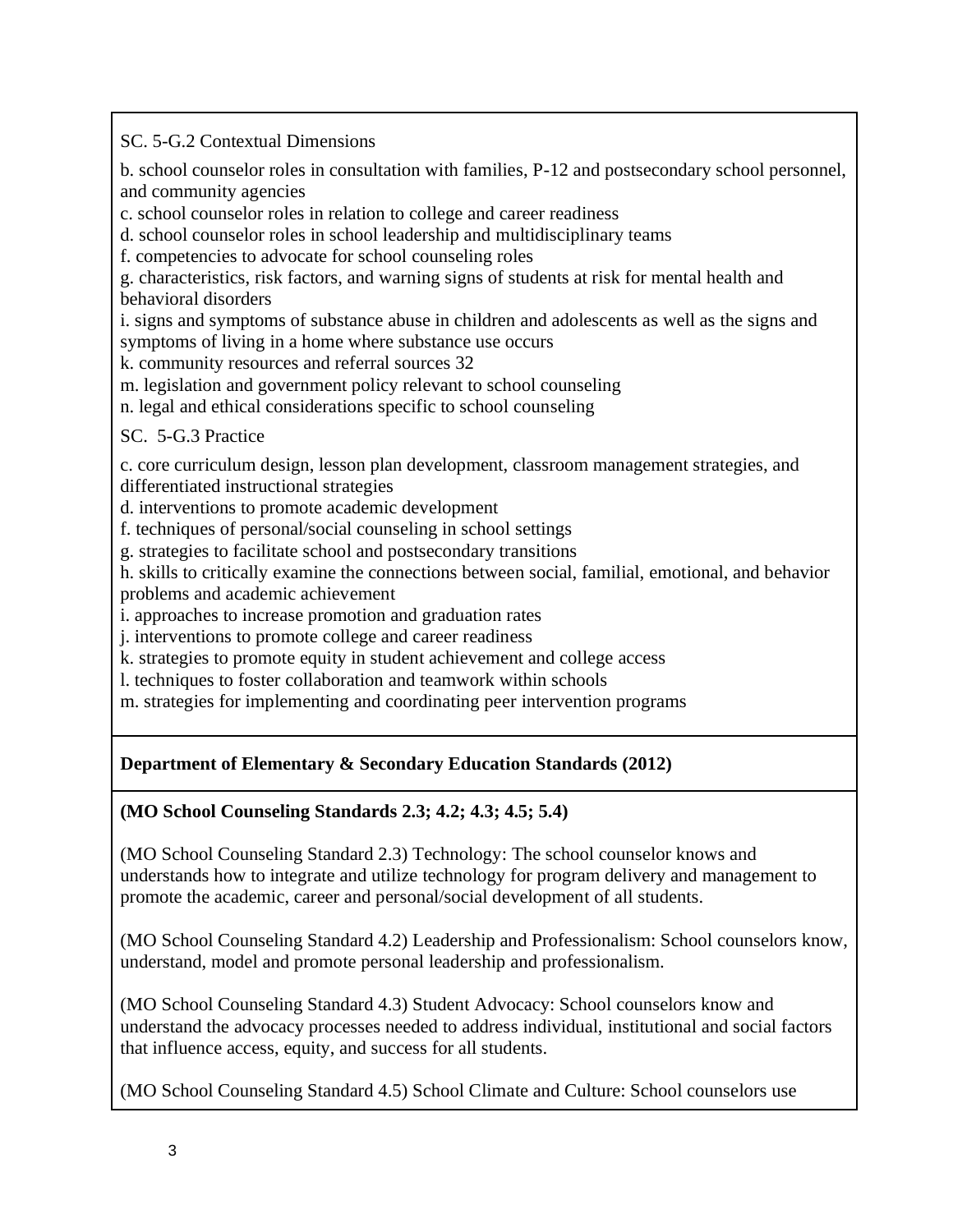knowledge of comprehensive guidance and counseling program concepts to contribute to the development of a positive and safe school climate and culture.

(MO School Counseling Standard 5.4) Legal Requirements: The school counselor practices in accordance with local, state, and federal statutory requirements and is familiar with legal resources.

# **VII. Purposes or Objectives of the Course:**

- A. The student will connect the relationship of the school counseling program to the academic and student services program in the school;
- B. The student will identify current issues, policies, laws, and legislation relevant to school counseling and ethical considerations related specifically to the practice of school counseling;
- C. The student will assess the impact of community, environmental, and institutional characteristics that enhance school climate and culture;
- D. The student will identify the application of current and emerging technology in education and school counseling to assist students, families, and educators in using resources that promote informed academic, career, and social-emotional choices;
- E. The student will utilize methods of planning for and presenting school counseling related educational programs to administrators, teachers, parents, and the community;
- F. The student will identify student academic, career, and social-emotional competencies and the implementation of processes and activities to assist students in achieving these competencies;
- G. The student will create individual and small-group counseling approaches that promote school success, through academic, career, and social-emotional development for all;
- H. The student will create individual, group, and core curriculum approaches that are systematically designed to assist all students with academic, career and social-emotional development;
- I. The student will construct approaches to peer facilitation, including peer helper, peer tutor, and peer mediation programs;
- J. The student will identify issues that may affect the development and functioning of students and put students at-risk (e.g., abuse, violence, eating disorders, attention deficit hyperactivity disorder, childhood depression and suicide);
- K. The student will identify developmental approaches to assist all students and parents at points of educational transition (e.g., home to elementary school, elementary to middle to high school, high school to postsecondary education and career options);
- L. The student will analyze how the role of the school counselor extends to creating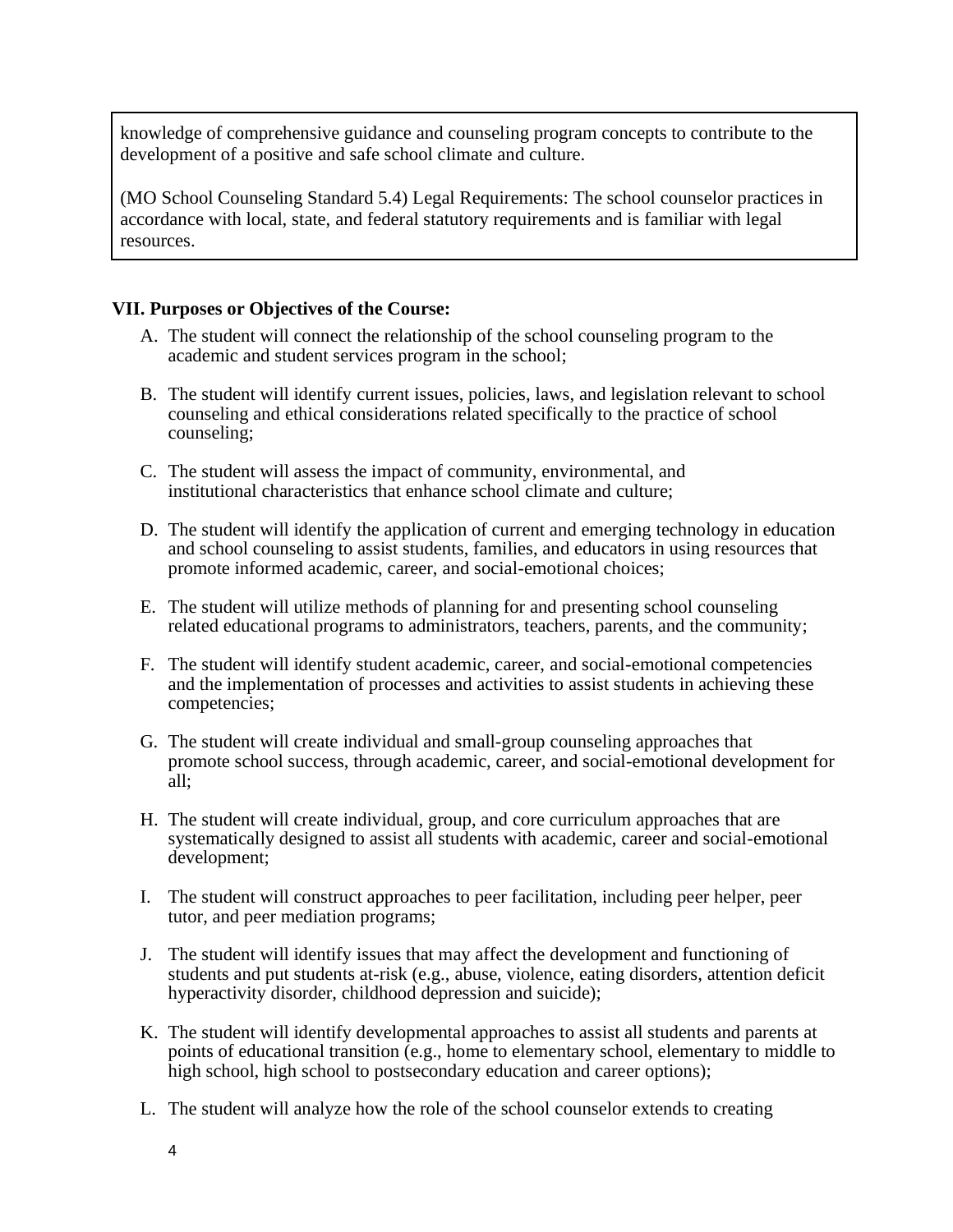constructive relationships and partnerships with parents, guardians, families, and communities promote each student's academic, career, and social-emotional success;

- M. The student will analyze approaches to recognizing and assisting children and adolescents who may use alcohol or other drugs or who may reside in a home where substance abuse occurs;
- N. The student will construct strategies and methods of advocating for children within the school, community, and society, as well as working with parents, guardians, families, and communities to empower them to act on behalf of their children;
- O. The student will utilize knowledge and skills in conducting programs that are designed to enhance students' academic, social, emotional, career, and other developmental needs.

### **VIII . Course Content or Outline: Class Hours**

- A. Special Issues & Topics in School Counseling 15
	- 1. Students Who Are At Risk
		- a. ADHD
		- b. Behavior/ Emotional Disorders
		- c. Abuse/ Neglect
		- d. Eating Disorders
		- e. Depression/ Suicidality
		- f. Substance Abuse
		- g. School Failure/ Dropout
	- 2. Resources for Students
		- a. Community Resources and Referrals (Compiled for Portfolio)
		- b. Personal Resources (Compiled for Portfolio)

### B. Professional Issues in School Counseling 15

- 1. School Counseling Trends
	- a. Professional Organizations- Local, State, & National
	- b. Legislation Affecting School Counseling
	- c. College & Career Readiness
	- d. Technology
- 2. School Climate & Culture
	- a. Cultural Competence
	- b. School Violence
- C. The Role and Function of Counselors in the School 6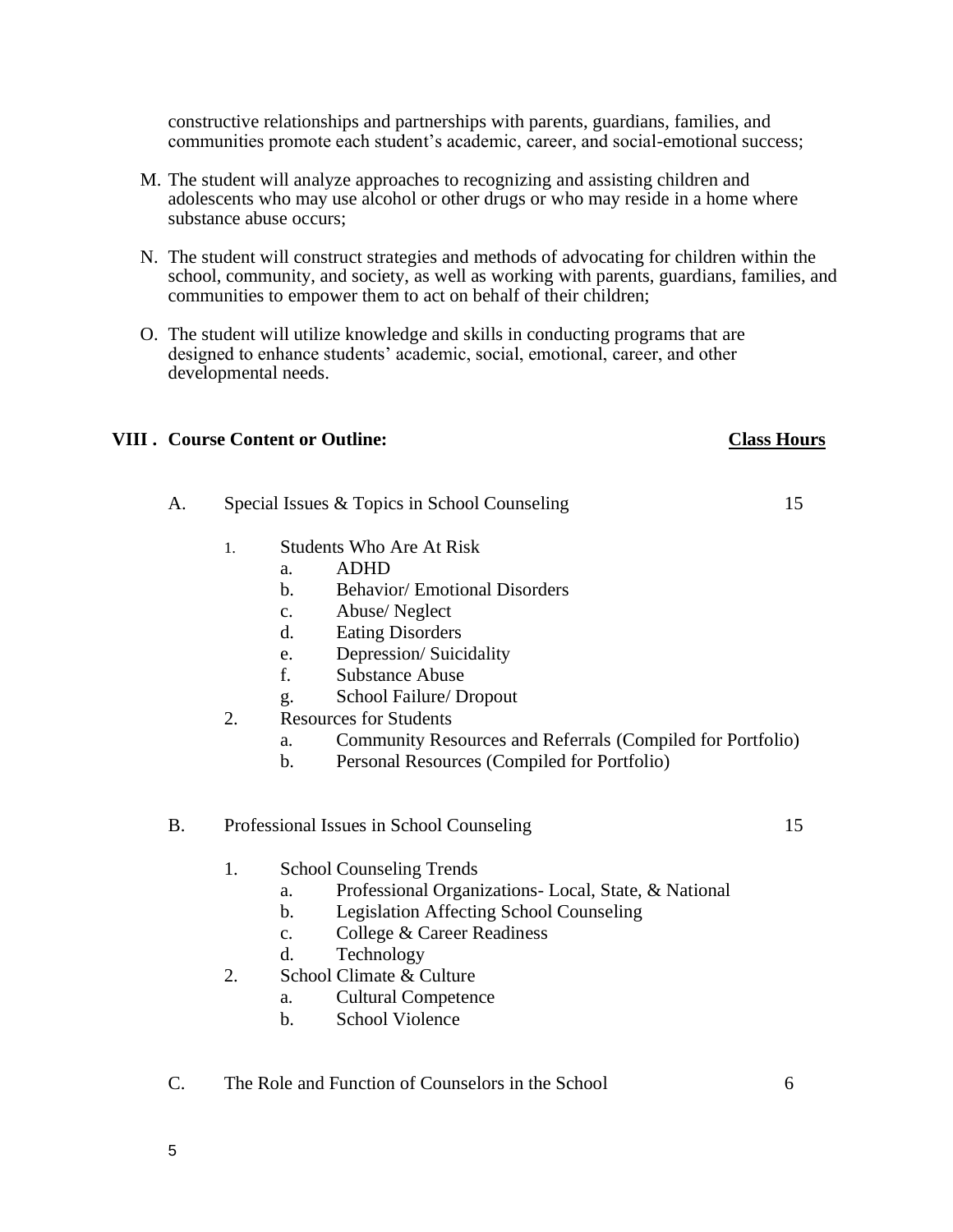- 1. The School Counselor's Role as Coordinator of the Comprehensive School Counseling Program
- 2. The Counselor and Relationships with Other Helping Professionals in the **School**
- 3. Public Relations with Various Stakeholders:
	- a. School Personnel
	- b. Students
	- c. Parents
	- d. Community Helping Professionals

# D. Ethical and Legal Aspects in the School Setting 9

- 1. Ethical Standards of the Counseling Profession
- 2. Laws, Rules, and Regulations of the Educational System \_\_\_\_

45

# **IX. Textbook(s):**

Dreikurs, R., Grunwald, B. B., Pepper, F. C. (1998). Maintaining sanity in the classroom. Bristol, PA: Accelerated Development.

McWhirter, J. J., McWhirter, B. T., McWhirter, A. M., & McWhirter, E. H. (2012). At-Risk youth: A comprehensive response (5<sup>th</sup> ed.). Belmont, CA: Thomson Brooks/Cole.

# **X . Expectations of Students:**

A. The student is expected to actively participate in class.

B. The student is expected to complete the required readings and assignments.

C. The student is expected to demonstrate satisfactory performance during presentations.

D. The student is expected to know about and use a variety of technological strategies to enhance learning

E. The student is expected to know about legal issues and ethical standards in school counseling.

# **XI . Basis for Student Evaluation**

- A. School Counseling Program Portfolio (40%) You will construct a portfolio around your School Counseling Program. It is intended that you will convert your SCP into a file cabinet drawer of resources. Most of these resources will pertain to the Delivery System. You will be expected to:
	- Develop a year-long calendar for School Counseling Lessons
	- Compile or develop Individual Planning forms and resources
	- Compile resources for Responsive Services that will help with individual and group counseling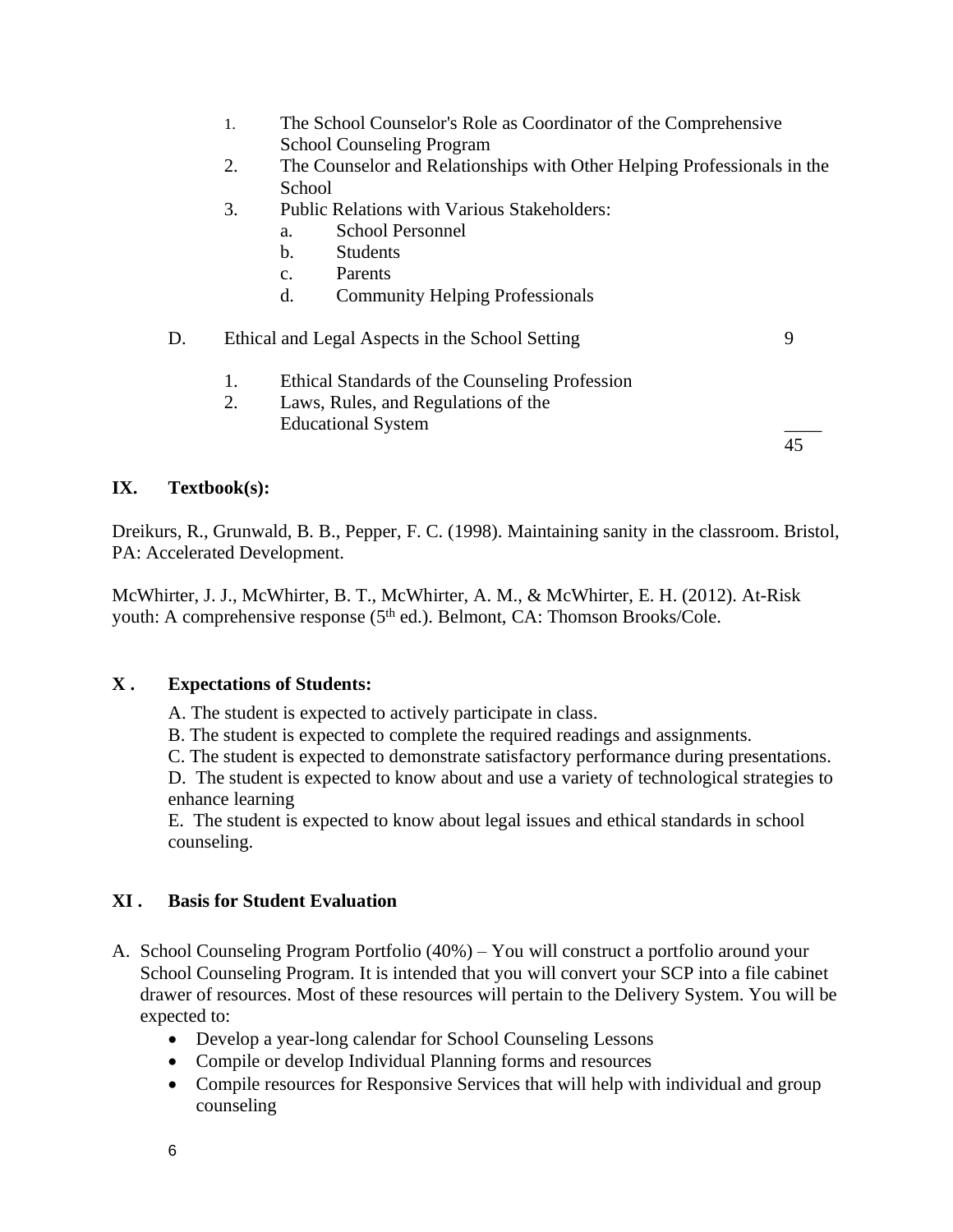*(SC. 5-G.3.c-m.Practice)*

- B. Special Issues Presentations (40%)- Students will present **twice** throughout the semester on an issue of special significance to the field of School Counseling. The issue must be approved by the instructor and may include the following topics:
	- a. The School Counselor & Technology
	- b. The School Counselor & Classroom Management (up to 5 students may choose this)
	- c. Working with Students Who Have Been Abused
	- d. Working with Students Who Have Witnessed Violence
	- e. Working with Students Who Have Eating Disorders
	- f. Working with Students Who Have Attention Deficit Hyperactivity Disorder
	- g. Working with Students Who Have Behavior and Emotional Disorders
	- h. Working with Students Who Are Depressed
	- i. Working with Students Who Have Suicidal Ideation
	- j. Working with Students Who Are Abusing Substances
	- k. Working with Students to Promote Academic Achievement
	- l. Working with Students to Promote College and Career Readiness (Post-Secondary Transitions)

*(SC. 5-G.2.b-n Contextual Dimensions)*

C. Moodle Online Forums (20%) – Students will post online throughout the semester regarding the role of the school counselor and the relationships that the school counselor fosters with students, parents, school personnel, administration, and the community.

*(SC. 5-G.2.b-n Contextual Dimensions; SC. 5-G.3.c-m.Practice)*

### *Final letter grade:*

91% to 100% -- A 81% to 90% -- B 71% to 80% -- C 0% to 70% -- F

### **XII. Methods of instruction**

A combination of:

Classroom lectures and discussions Classroom experiential exercises and presentations Web-assisted instructions and forums

### **Additional Course Information:**

All course information is included in the Keys to Success Booklet included on the class Moodle site, which includes grading rubrics, weekly assignment formats, and contact information.  Policy on late work is based upon individual faculty discretion.  Every effort will be made to respond to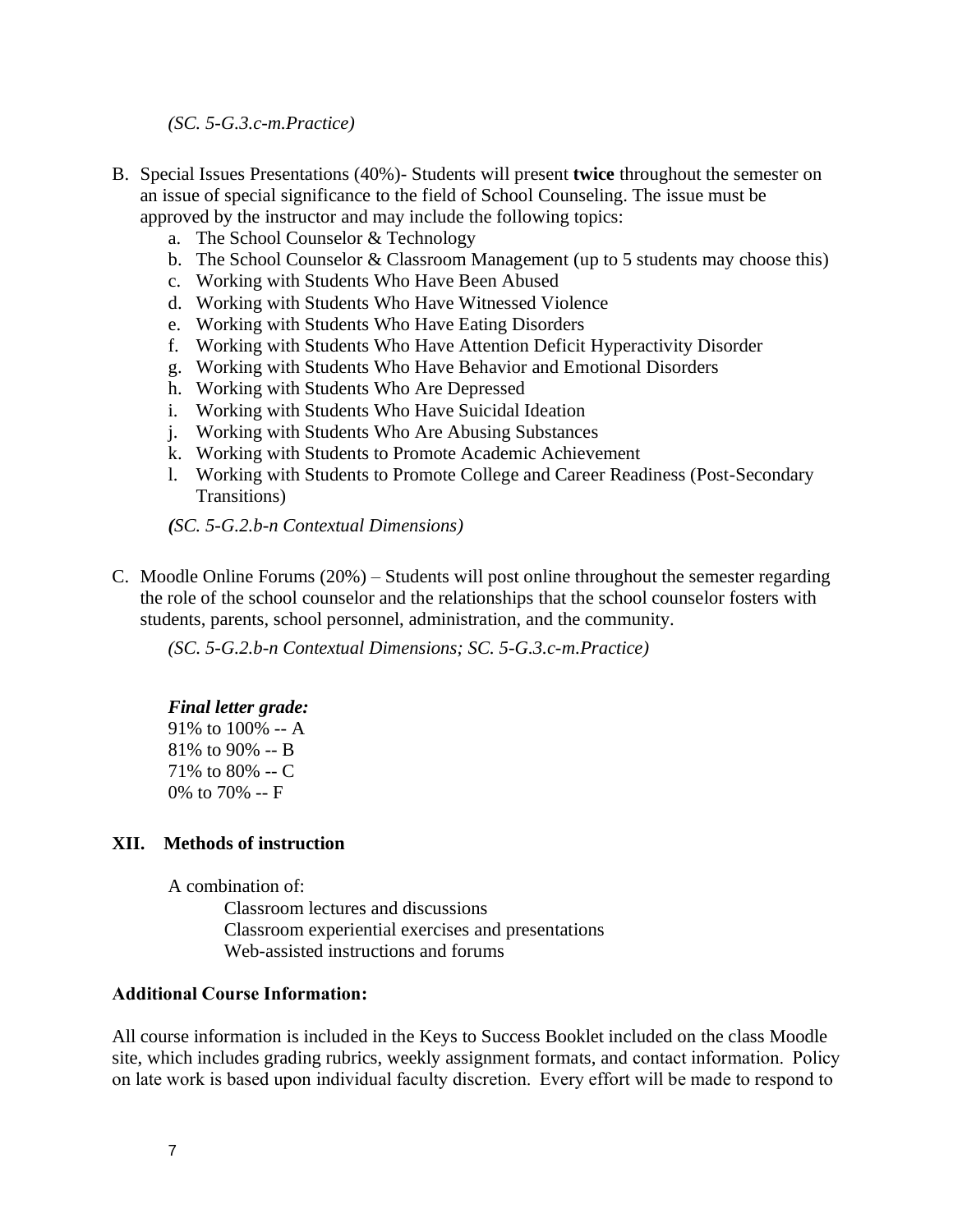emails within 48 hours during the work week. Every effort will be made to grade course assignments in 2 weeks, based upon scope of assignment. 

**Academic Honesty** – Southeast Missouri State University expects all students, faculty and staff to operate in an honest and ethical manner. Academic dishonesty is a very serious offense because it undermines the value of your education and the education of others. Students who engage in academic dishonesty face significant penalties. Forms of academic dishonesty include, but are not limited to, plagiarism, cheating, contract cheating, misrepresentation, and other actions you take. Some of these are defined below: 

Plagiarism means passing off someone else's work as your own, whether it is intentional or unintentional. 

Cheating includes copying from another person or source of information to meet the requirements of a task.  

Contract cheating is paying someone else or a company to do your work.  

Misrepresentation means you are posing as someone else or someone else is posing as you to complete a task.  

Collusion means working with one or more people to cheat. If you help someone cheat or plagiarize you will face the same penalties. 

For more information, visit the Responsible Redhawks Code of Conduct http://www.semo.edu/responsibleredhawks/code-of-conduct.html or the Faculty Handbook Section (D) on Academic Honesty http://www.semo.edu/facultysenate/handbook/5d.html 

**Accessibility –** Southeast Missouri State University and Disability Services are committed to making every reasonable educational accommodation for students who identify as people with disabilities. Many services and accommodations which aid a student's educational experience are available for students with various disabilities. Students are responsible for contacting Disability Services to register and access accommodations. Accommodations are implemented on a case by case basis. For more information, visit http://www.semo.edu/ds/ or contact Disability Services at 573-651-5927. 

**Civility –** Your university experience is purposely designed to introduce you to new ideas, help you think effectively, develop good communication skills, evaluate information successfully, distinguish among values and make sound judgements. Doing this well requires respectful and courteous discussion among and between students and the instructor. Together, we must create a space where we acknowledge and respect others have different experiences, perspectives and points of view. Disagreements are likely. Mutual respect for one another and a willingness to listen are important. Remember, you are responsible for your behavior and actions. There is a no tolerance policy on bullying or harassment of any kind. Additional information on student conduct may be found at: http://www.semo.edu/pdf/stuconduct-code-conduct.pdf?ver=1.0 and [http://www.semo.edu/pdf/Conduct\\_Faculty\\_Resource\\_Guide.pdf](http://www.semo.edu/pdf/Conduct_Faculty_Resource_Guide.pdf     ) 

Further, it is to be expected that the instructor will treat all students with dignity and respect – it is also expected that the students will treat both the instructor and other students with this same respect. In order to facilitate this process more effectively, students are asked the following: 1)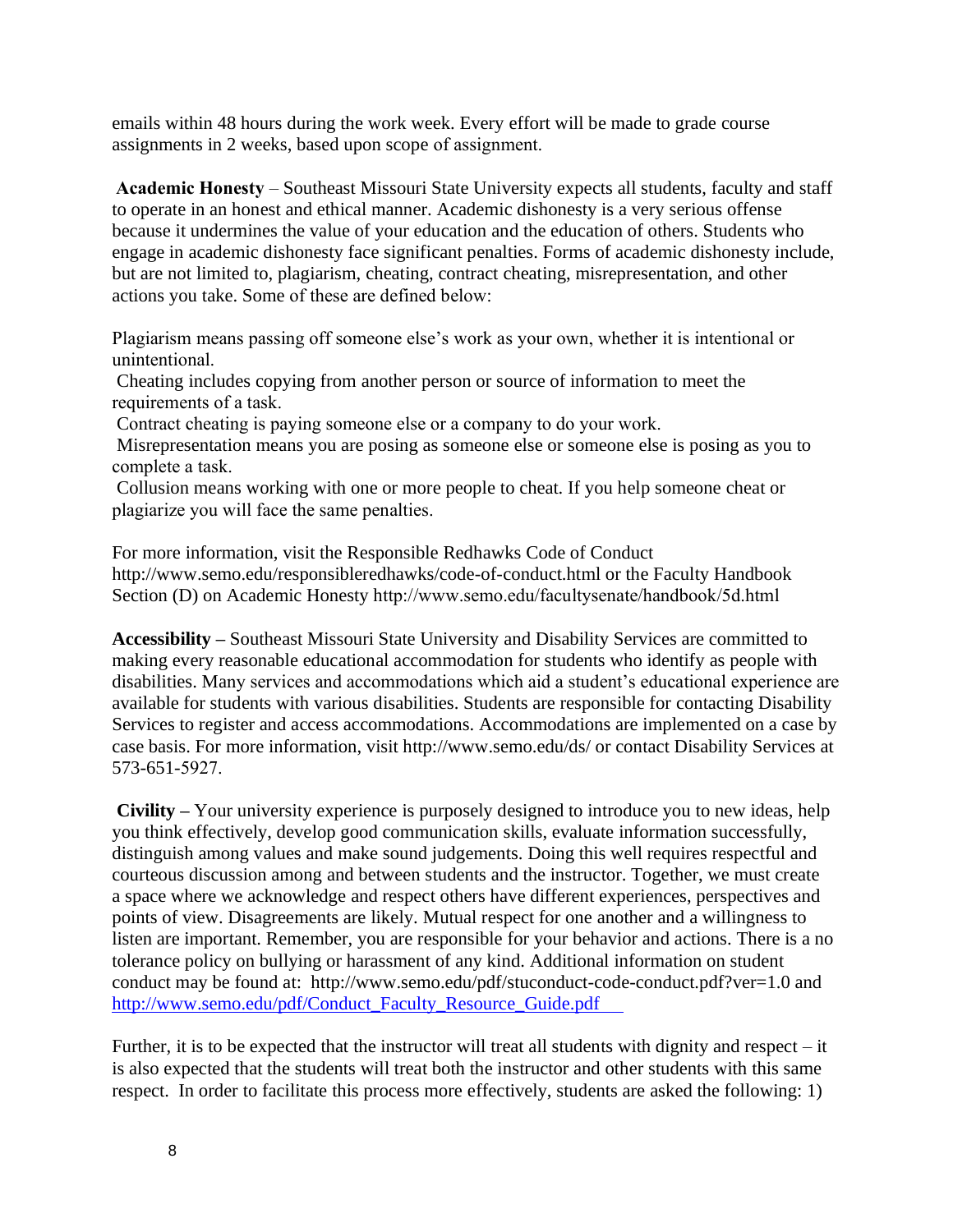before class turn off all pagers and cell phones; 2) refrain from text messaging during class; 3) avoid distracting behavior (e.g. popping gum, noisy eating, and clipping fingernails); 4) minimize side conversations; and, 5) maintain respectful interactions. Finally, personal harassment of any kind will not be tolerated.

**Mandatory Reporting –** I will keep information you share with me confidential to the best of my ability, but as a professor I am legally required to share information about sexual misconduct and crimes I learn about to make our campus and community safe for everyone.  

**Student Success –** This course uses SupportNET, Southeast's student success network, to improve communication between students, faculty and staff on campus. You'll get emails through SupportNET with information about resources or concerns. Please read these emails they are sent to help you succeed! You can access SupportNET through your portal, Moodle or directly at supportnet.semo.edu to see any academic alerts, ask for help and to access resources to support your success at Southeast. 

# **XIII. Counselor Dispositions**

Counselor Dispositions, as assessed within Counselor Education are guided by the central core of the Counseling Conceptual Framework. The beliefs and attitudes related to the areas of *competence, reflection and caring*, are the guiding influence with the eight foundational counselor dispositions assessed throughout the program. These are: 1) Genuineness, 2) Congruence, 3) Non-judgmental Respect, 4) Emotional Awareness, 5) Ethical Understanding, 6) Concreteness, 7) Empathy, and 8) Professional Commitment. See<http://www.semo.edu/pdf/EduLeadCounsel-StudentHandbook2016.pdf>

# **XIV. Knowledge Base References:**

Akos, P., & Galassi, J. P. (2008). Strengths-based school counseling: Introduction to the special issue. *Professional School Counseling*, *12*(2), 66-68.

American School Counselor Association (ASCA). (2012). *The ASCA National Model: A framework for school counseling programs* (3<sup>rd</sup> ed.). Alexandria, VA: Author.

Borders, L. D. (2002). School counseling in the 21st century: Personal and professional reflections. *Professional School Counseling*, *5*, 180-185.

Fisher, G. L. (2000). Substance abuse: Information for school counselors, social workers, therapists, and counselors (2nd ed.). Needham Heights, MA: Allyn & Bacon.

Gysbers, N., Bunch, L.K., Magnunson, C., and Starr, M. (2002). *Missouri Comprehensive Guidance Program Manual*. Columbia, MO: Instructional Materials Lab. Available online at: <http://missouricareereducation.org/curr/cmd/guidanceplacementG/mcgp.html>